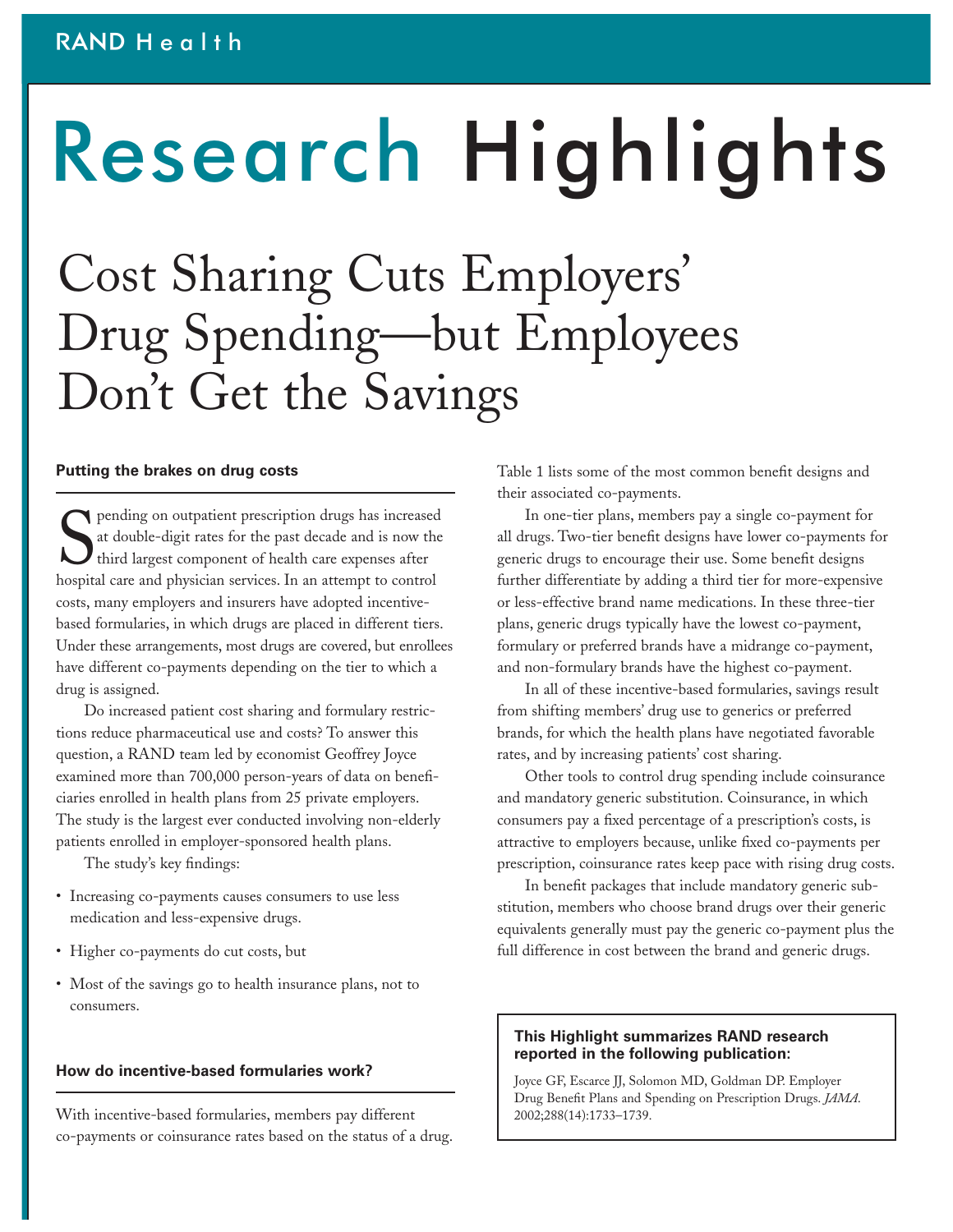| Table 1. Description of Drug Benefit Plans and Most Common Co-Payments |                                                                                          |                     |                        |                           |  |  |  |
|------------------------------------------------------------------------|------------------------------------------------------------------------------------------|---------------------|------------------------|---------------------------|--|--|--|
|                                                                        |                                                                                          | <b>Type of Drug</b> |                        |                           |  |  |  |
| <b>Type of Plan</b>                                                    | <b>Description</b>                                                                       | Generic             | <b>Preferred Brand</b> | <b>Nonpreferred Brand</b> |  |  |  |
| One-tier co-payment                                                    | Single co-payment                                                                        | \$6                 | \$6                    | \$6                       |  |  |  |
| Two-tier co-payment                                                    | Separate co-payments for<br>generic and brand drugs                                      | \$5                 | \$15                   | \$15                      |  |  |  |
| Three-tier co-payment                                                  | Separate co-payments for<br>generic, preferred brand,<br>and nonpreferred brand<br>drugs | \$5                 | \$10                   | \$25                      |  |  |  |
| Coinsurance                                                            | Single coinsurance rate                                                                  | 30%                 | 30%                    | 30%                       |  |  |  |

#### **Assessing the cost effects of incentive-based formularies**

To examine how incentive-based formularies affect pharmaceutical costs, RAND team members assembled a unique data set linking health care claims to health plan benefits. They obtained 1997–1999 claims data from 25 private employers. The resulting study sample consisted of more than 700,000 person-years of data on about 421,000 beneficiaries aged 18 to 64 who were continuously enrolled in a plan for one, two, or three years.

Claims data included information on the type of drug, place of purchase, and expenditures—billed charges, negotiated discounts, excluded expenses, deductibles, co-payments, payments made by the employer or employee, and other thirdparty coverage.

To examine how the drug benefit design affected drug expenditures, the researchers linked the claims data with information about drug and medical plan benefits. The drug benefit design features they examined included co-payments or coinsurance rates for both retail and mail-order pharmacies, generic substitution rules, and a list of drugs or drug classes excluded from coverage. The researchers then built a simulation model to predict drug spending by health plans and beneficiaries under alternative benefit designs and cost-sharing arrangements.

#### **Description of drug benefit packages**

Of the 75 plans studied, 15 had coinsurance requirements, with rates of 20 percent or 30 percent. Figure 1 shows how the remaining 60 plans were distributed across benefit types. Two-tier designs were by far the most common. Figure 2 shows the average co-payment for each type of plan.

The 15 one-tier plans had an average co-payment of \$6.67, with a minimum of \$2 and a maximum of \$10. For two-tier plans, average co-payments were \$5.47 for generic drugs and \$12.51 for brand medications. Three-tier plans had similar co-payments in the first two tiers. However, the average co-payment for nonpreferred brand drugs in three-tier plans was nearly \$24.

#### **How benefit designs affect total drug spending**

The research team examined how co-payments and coinsurance rates affected total drug spending and expenditures on generic and brand drugs. They found that increasing co-payments in any of the benefit designs significantly reduced spending. For example, increasing a single co-payment from \$5 to \$10 cut annual per-person spending from \$725 to \$563, or more than 20 percent. Similarly, doubling co-payments in multi-tier plans reduced average drug spending by about one-third. Because patients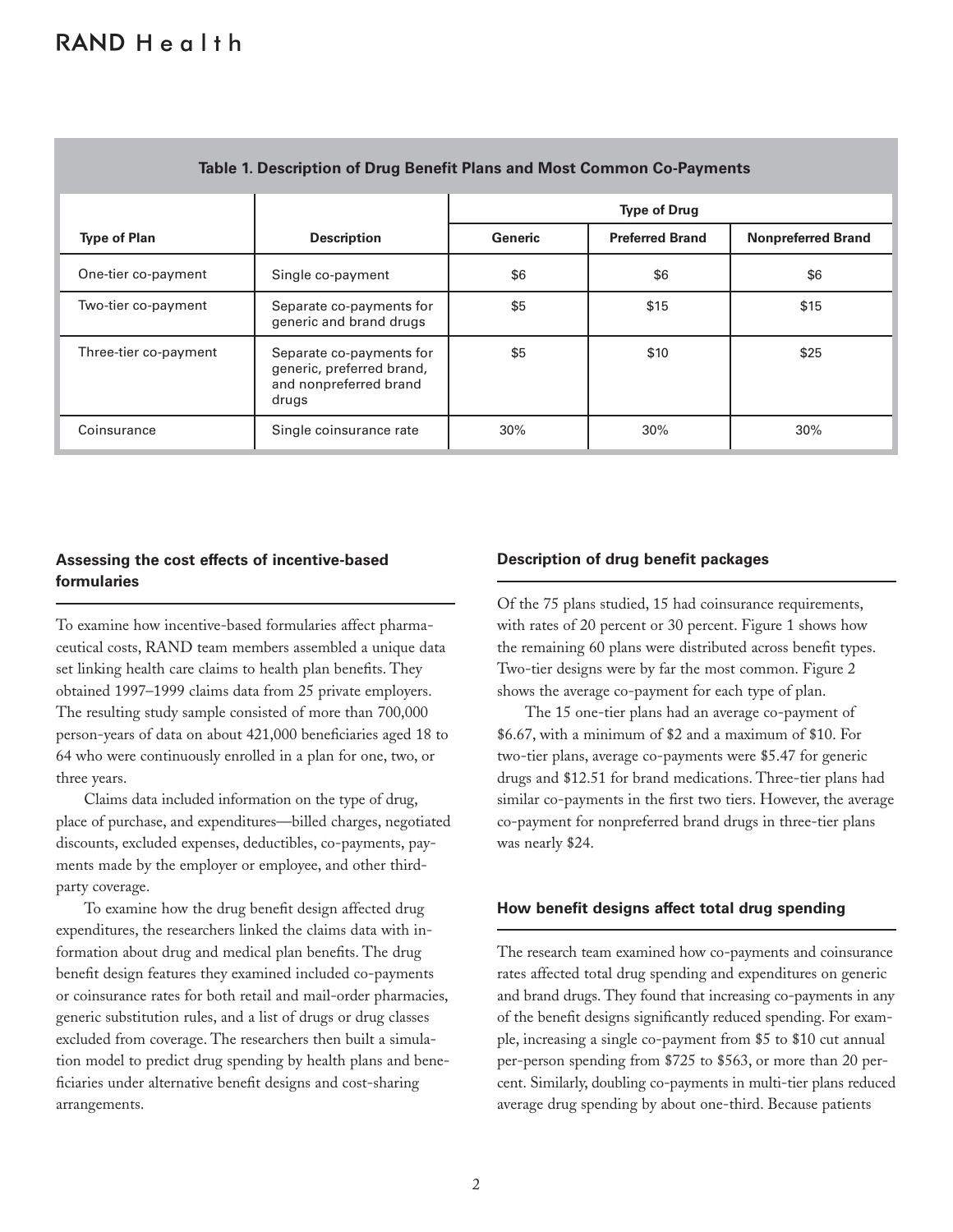### $RANDHea$





#### **Figure 2. Average Co-Payments in Each Plan Type**

were paying more of the drug costs out of their own pockets, they reduced their use of both generic and brand name drugs.

Adding tiers also significantly reduced average drug spending. For example, moving from a one-tier plan with a co-payment of \$10 to a two-tier plan with co-payments of \$10 for generic drugs and \$20 for brand medications lowered average annual drug expenses from \$563 to \$455 per member, or about 19 percent.

Other changes cut costs less dramatically. Requiring mandatory generic substitution in two-tier plans cut costs by 8 percent, while adding a third tier with incremental co-payments of \$10 cut costs by just 4 percent.

#### **Who benefits from lower spending on drugs?**

Even though co-payments rose under these plans, overall costs to patients remained about the same because patients used fewer prescription drugs. But the share of drug spending borne by patients and health insurance plans under alternative costsharing arrangements changed dramatically. For example, doubling co-payments in a two-tier plan increased the fraction of drug costs members paid out-of-pocket from 18 percent to 26 percent.

"The measures that health plans have put in place do lower drug expenditures," said Joyce. "But just about all of the

cost savings accrue to the health plan and not to the patient." Table 2 on the following page illustrates where the savings go.

For example, doubling co-payments in two-tier plans saved insurance plans \$220 per member annually but saved patients just \$3 because they bought fewer medicines. Adding a third co-payment saved plans \$44 per year, but cost patients \$25 more.

#### **The future of incentive-based formularies**

There is optimism among some health insurance plans and providers that three-tier benefits will dampen the rapid growth in drug spending. The researchers found that adding a third co-payment for nonpreferred brand drugs had only a modest effect on drug spending. They note, however, that the potential savings from a three-tier benefit depend on where drugs are placed in the tiers and on utilization patterns within a plan. Currently, drugs are often placed in tiers based on the cost of ingredients and manufacturer rebates rather than on clinical outcomes. As a result, pharmacy benefit managers and their sponsors may be designing prescription drug benefits that reduce the costs of pharmaceuticals but actually increase overall medical costs.

In this study, consumers responded to higher co-payments by reducing their use of prescription drugs. Whether this has adversely affected clinical outcomes is uncertain. Several studies